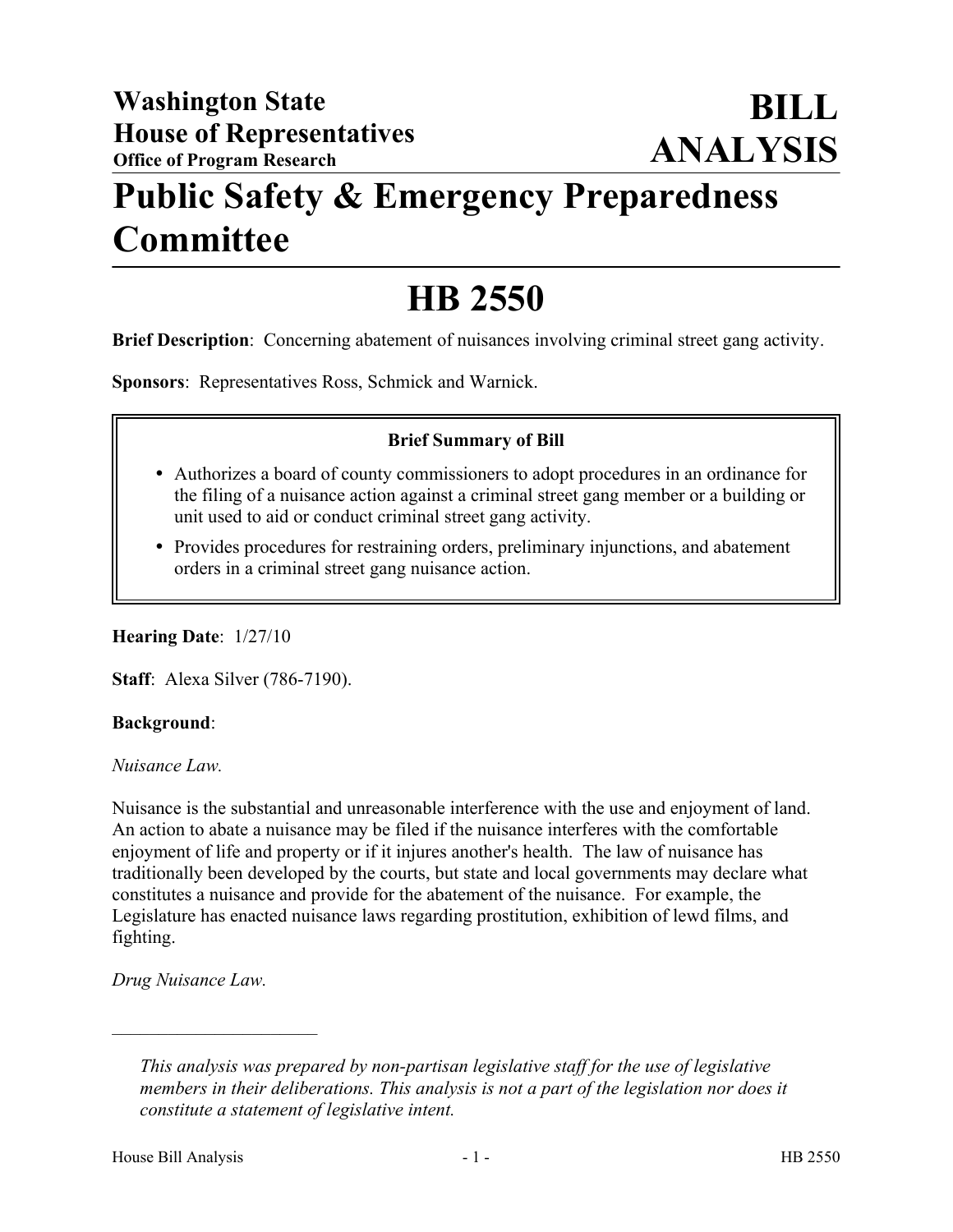Under the drug nuisance statute, every building or unit in a building that is used to unlawfully manufacture, deliver, sell, store, or give away a controlled substance is a nuisance that can be enjoined, abated, and prevented. A person may bring an action to abate the nuisance by filing a complaint in superior court that describes the adverse impact of the property on the neighborhood.

If a nuisance is established, the court may issue an abatement order directing the removal and disposition of property under drug forfeiture laws. The abatement order must also provide for immediate closure of the building or unit for a period of one year. While the order of abatement is in effect, the building or unit is in the custody of the court. An owner may be able to avoid abatement if: (1) the owner had no knowledge of the nuisance or was making reasonable attempts to abate the nuisance, and (2) the owner will immediately abate the nuisance and prevent the nuisance for one year.

## *Criminal Street Gang Definitions.*

A "criminal street gang" is an organization, association, or group of three or more people with a common name or identifying sign or symbol, one of the primary activities of which is the commission of crimes and the members of which engage in a pattern of criminal street gang activity. A "criminal street gang associate or member" is a person who actively participates in a criminal street gang and intentionally promotes, furthers, or assists in a criminal act by the gang.

A "criminal street gang-related offense" is a felony or misdemeanor committed: (1) for the benefit of, at the direction of, or in association with a criminal street gang; (2) with the intent to promote, further, or assist in criminal conduct by the gang; (3) to gain admission or promotion in the gang; (4) to increase the gang's size or control in an area; (5) to exact revenge; (6) to obstruct justice; or (7) to give the gang an advantage in a criminal market sector.

## **Summary of Bill**:

## *Nuisance Action Authorized.*

A board of county commissioners may adopt procedures in an ordinance for the county prosecuting attorney and county residents to file injunctive actions for certain criminal street gang-related nuisances. The prosecuting attorney may file an action seeking an injunction against a criminal street gang member to enjoin his or her criminal street gang activity or a criminal street gang offense in the county. Either the prosecuting attorney or a county resident may file a nuisance action against a building or unit that is being used to aid, promote, or conduct criminal street gang activity. If the building is multiunit, only the offending unit is a nuisance.

## *Restraining Order or Preliminary Injunction.*

Upon a showing of good cause, a court may issue a restraining order or preliminary injunction to prevent people other than the legal owner from removing or interfering with the contents of the building or unit. Preliminary relief to prevent the nuisance is authorized. The method of service of the restraining order or preliminary injunction is specified, and a copy must be sent by registered mail to the owner of the building. The officer who serves the restraining order or